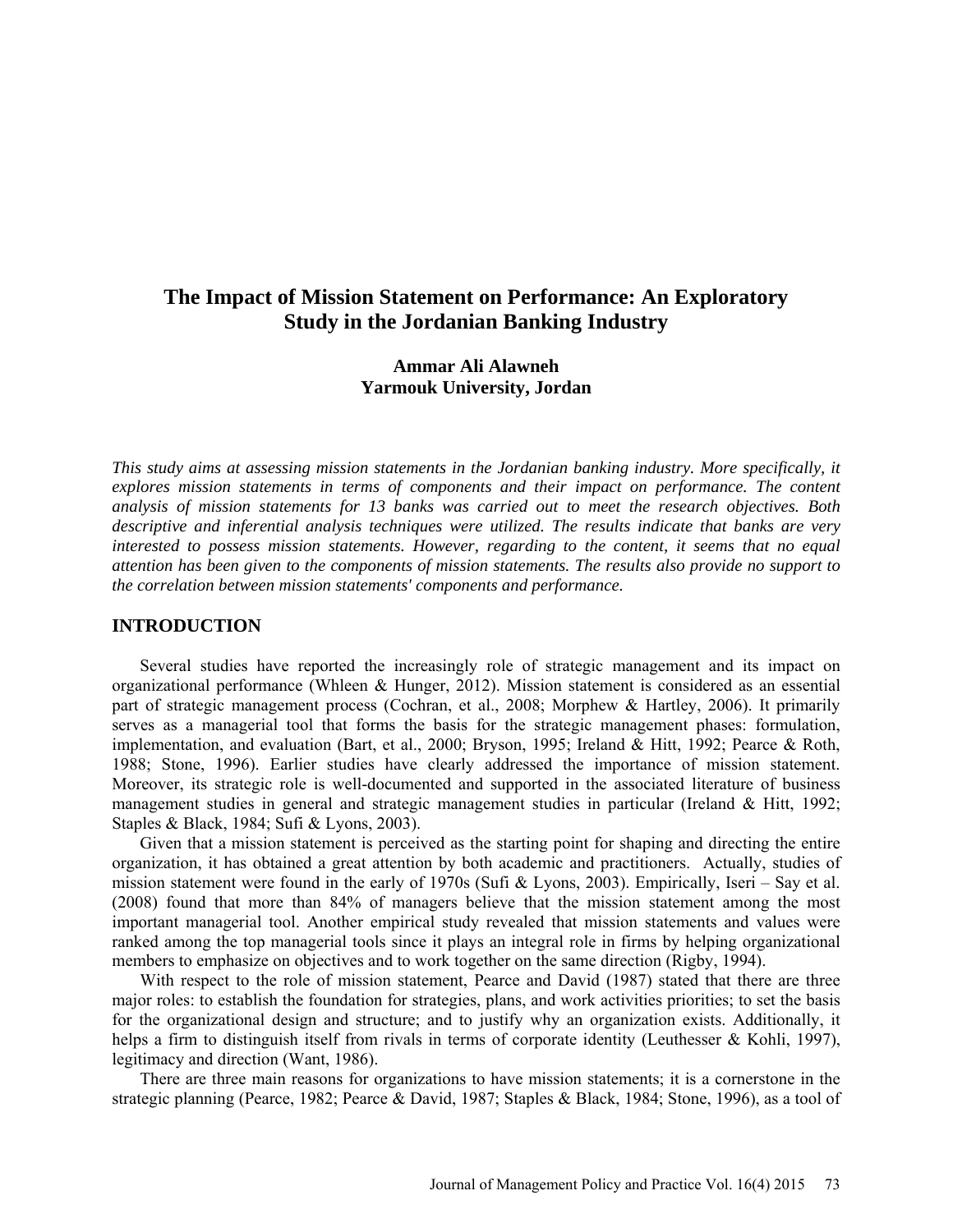communication to public, as well as an internal communication tool by steering the decisions making process, directing and coordinating organizational activities, and managers behaviors (Bart & Tabone, 1999; Campbell & Nash, 1992; Collins-Jarvis, 1997). In other words, mission statement works mainly as a communication tool and expresses future objectives (Bartkus et al., 2000).

Several benefits of mission statement have been reported in the related literature including communicating a sense of the firm's direction and purpose, serving as a control mechanism to keep a firm on track, making a wide range of day-to-day decisions and to inspire and motivate employees (Bartkus et al., 2000).

There are several imperative features and characteristics of mission statement. For instance, mission statements vary in their length, number of words, general or specific (Bart & Hupfer, 2004). Several studies (David and David, 2003; Davies and Glaister, 1997; Kemp and Dwyer, 2003) suggest that mission contains almost 100 words in length. Moreover, mission statement must be free of financial expression, numbers, percentages, ratios or objectives (cited in David et al., 2014). Fred (2003) recommends 200 words as an ideal length of mission statements. The mission statement contents must be reflected in actions behavior (Bartkus and Glassmn, 2007). An effective mission statement is also an important issue that should be given a great deal of consideration. In this issue, Ackoff (1986) claims that an effective mission statement should be challengeable, contains measurable goals, differentiate the firm from its competitors, inspirational and pertinent to all stakeholders. King et al., (2010) contend that a well designed and a comprehensible mission statement plays a critical role on setting objectives effectively and on quality of plans' formulation. Lynch (2000) maintains that an effective mission statement should be specific, flexible, distinctive, attainable and realistic. Sattari et al., (2011) assert that a comprehensive, readable, concise, clear mission statement is very essential to obtain the expected benefits and the desired outcomes. Vandijck et al., (2007) point out that a well designed mission statement works as an energy source, guide decision making and employees' behaviors.

In the current business environment there is a rapidly growing literature on mission statement and more considerable to mission statement has been given not only by profit but also by non-profit organizations (Cochran et al., 2008; Krik et al., 2010; Gilson, 2012). These include educational organizations (James & Huisman, 2009; Palmer & Short, 2008), religious organizations (Zandstra, 2012), healthcare organizations (Forenhand, 2000; Vandijcke et al., 2007). Furthermore, the attention extends to small-and medium-sized organizations (Analoui & Karami et al., 2002).

#### **RESEARCH PROBLEM**

There is a wide assumption of a strong linkage between mission statement and organizational performance. A review of the related literature have revealed that the research of mission statement and performance can be divided mainly into three aspects: the impact of existence and nonexistence of mission statement on performance, the content of mission statement, and the impact of mission statement components' on performance (Dermol, 2012). Generally speaking, studies show consistent results in terms of main components. In relation to the impact of mission statement on performance studies still show mixed results. While some of them show positive relationships, the others show negative relationships (O'Gorman & Doran, 1999). Indeed, the literature has not demonstrated an adequate evidence to substantiate this assumption yet, and the relationship between mission statement and performance is still a problematic issue, unclear, and ambiguous (Bart & Hupfer, 2004; Dermol, 2012; Desmidt et al., 2011). This might be attributed to the paucity of empirical studies between mission statements and performance as have been reported by several studies (Dermol, 2012; Desmidt et al., 2011; Williams, 2008).

In general, based on the previous discussion it is worth to noting that few empirical studies have been conducted in developing countries in particular. In this matter, several studies have recommended to investigate mission statements in different environments and in different industries (Jandaghi & Miyandehi, 2011; Peyrefitte & David 2006). Accordingly, this research was carried out in Jordan as a one of the developing countries by focusing on the banking industry. The Jordanian banking industry is one of the most important industries in Jordan. It plays a critical role in Jordan's economy. In the last decade, it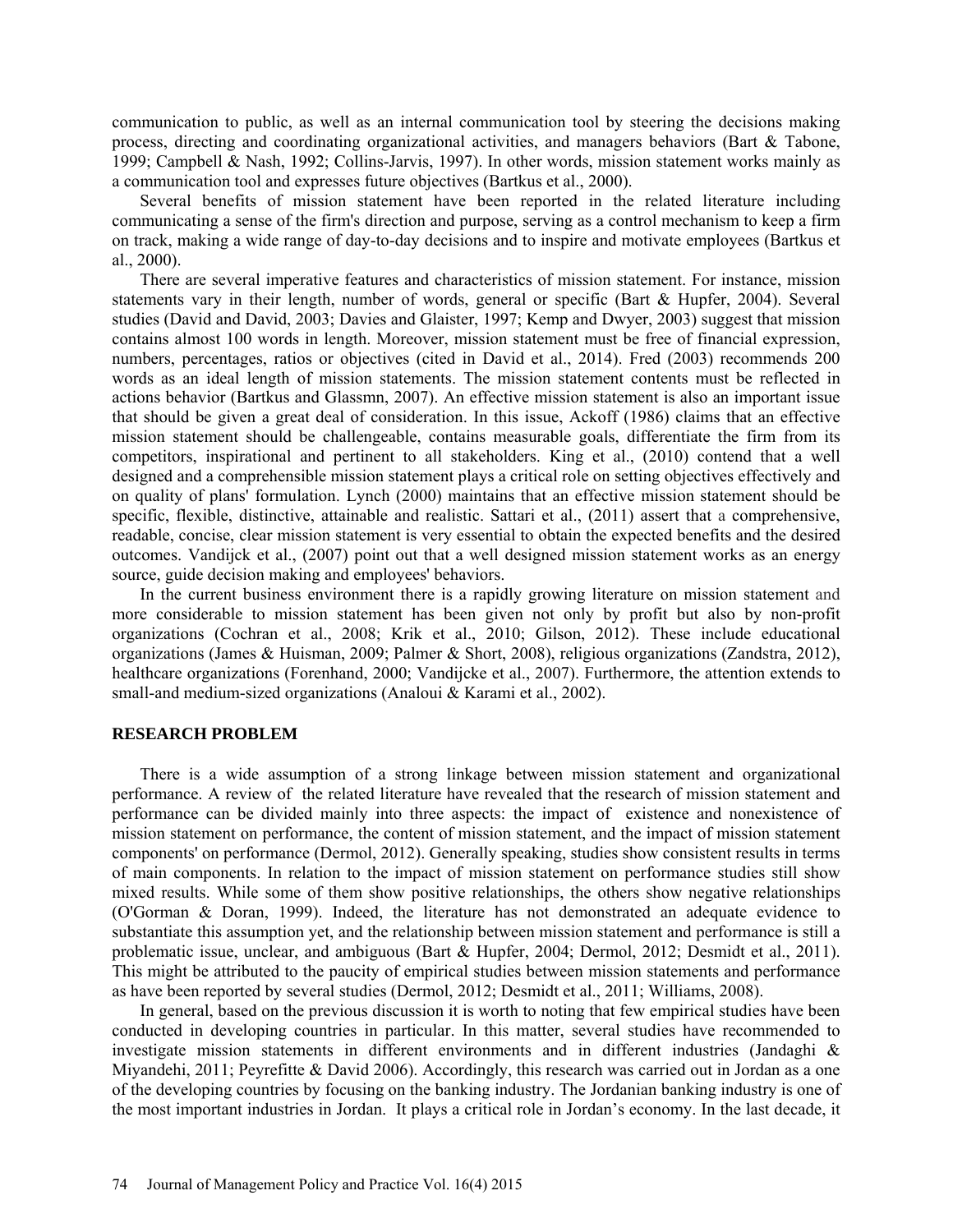has been considered one of the biggest contributors to Gross Domestic Product (Ameinfo, 2007; Zaway, 2007). The Jordanian banking industry comprises twenty-four banks, which are divided into two groups. The first group includes both local commercial banks and Islamic banks; the second group includes foreign banks. This study is limited to the local commercial banks and Islamic banks. The banking industry was chosen because there is a scarcity of studies about mission statement in the Jordanian banking industry. Furthermore, published data about the banking industry, such as daily and weekly newspapers, monthly publications and annual reports are accessible from various sources such as banks' reports and their websites. To the best knowledge of the researcher this is one of the first exploratory studies in Jordan that has paid attention to mission statements, their existence, content, and their impact on performance in the banking industry.

### **RESEARCH OBJECTIVES**

- To describe mission statements in terms of their length, number of words, and sentences.
- To identify the main components of mission statements and their existence levels in the Jordanian banking industry.
- To examine the relationship between the components of mission statements and performance in the Jordanian banking industry.

## **LITERATURE REVIEW**

## **Definition of a Mission Statement**

In the relevant literature there are several definitions of a mission statement. While some definitions focus on its purpose, others focus on components and scope of operations (Rajasekar, 2013). Mission statement as a written formal documents that attempts to capture an organization's unique and enduring purpose and practice (Bart & Tabone, 1998). In simple words, a mission statement "tells two facts about a company: who it is and what it does" (Fasly, 1989, p.3). Similarly, Cochran et al., (2008) state that mission statement "is a declaration of an organization's businesses or reason for being" (p. 27). In straightforward words, "a mission statement reveals what an organization want to be and whom it wants to serve" (Fred, 2003, p. 59). Based on the previous definitions, mission statement can be defined as a statement that justify and specify the reason for an organization existence. Moreover, mission statement can convey that the scope of operations and activities are customers, products or services, location, values and philosophy. In short, according to Palmer and Short (2008), these aspects of mission statement reflect "how firms see themselves and how they want others to view them" (p. 454).

### **Components of Mission Statement**

In relation to the components of mission statement it has been noticed that some mission statements are broad include many components while others are narrow include only few components. One of the first earlier studies that aimed at identifying the components of mission statement was conducted by Pearce (1982) who asserts that the products or services, market and technology are the main three components of mission statement, followed by a study conducted by Pearce and David (1987) who reported eight essential components of mission statement: customers, products or services, market, technology, attention for survival, growth and profitability, philosophy, self-concept, and public image. David (1982) believes that there are three main components of a mission statement: product or service, market and technology. In his study, Want (1986) suggests five components of mission statements: purpose, business aims, corporate identity, company policies, and values. According to Campbell and Tawadey (1992), the main components of mission statement are: customers, products or services, location, technology, survival, philosophy, self-concept, public image, and employees. Piercy et al., (1994) concluded that the holistic mission statement should primarily include four parts: philosophy, product or market scope, key values and the identification of key success factors in the related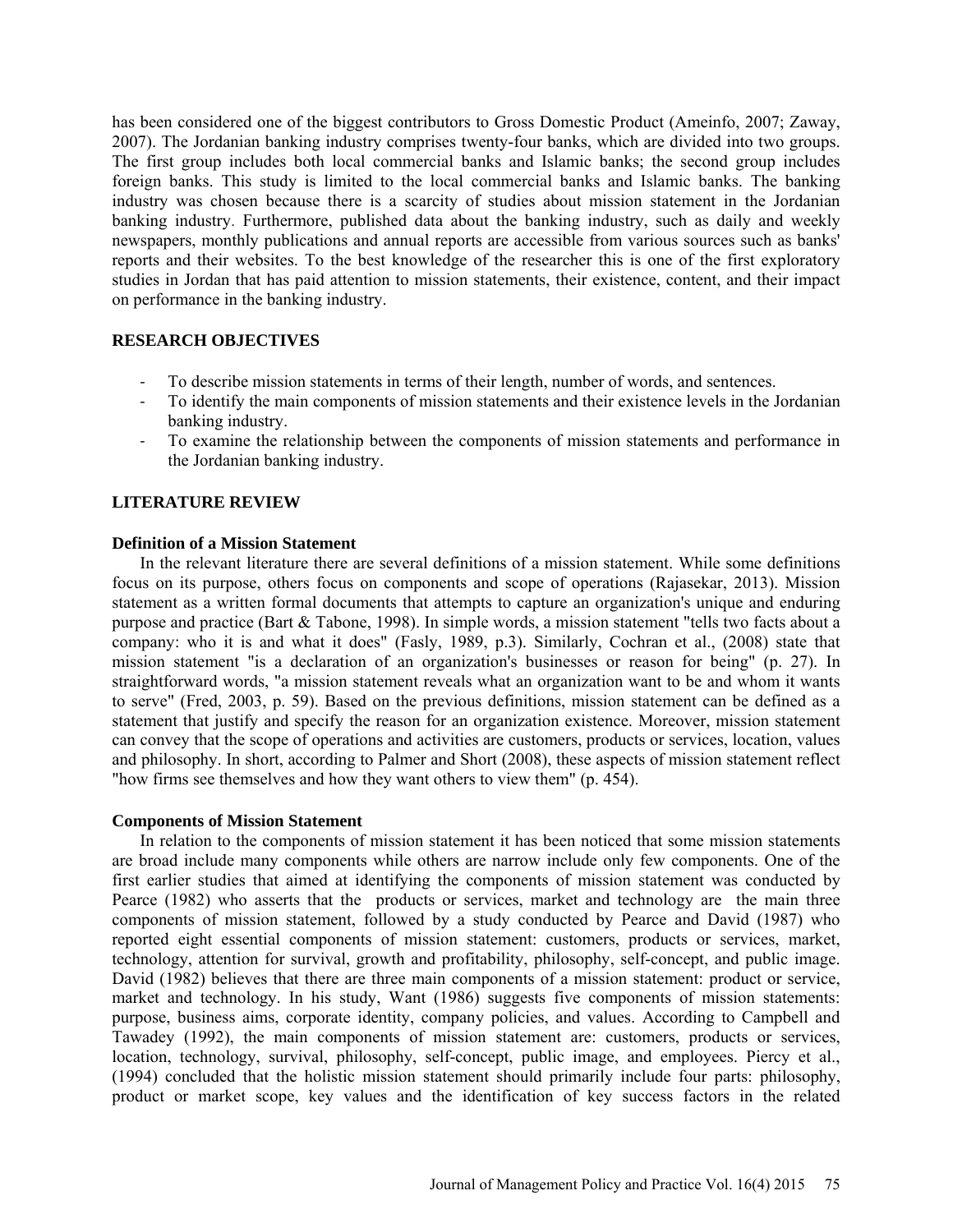marketplace or industry. According to Sufi and Lyons (2003) based on a comprehensive review of literature of the components of mission statements found the most common items are: concern for customers, communication, survival, values, employee care, quality/innovation, public image, business, location and self concept purpose, identity or image, differentiation factors, corporate values, products, markets, concern for survival, growth, profitability, company philosophy, employees and social concern.

Whleen and Hunger (2012) mentioned that there are nine components to assess mission statement measures. These components are purpose, product or service, competitive advantage, scope of operations, philosophy, vision, and sense of shared expectations, public image, and focus on technology, creativity and innovation. In the context of small and medium sized enterprises (SMEs), Analoui and karami (2002) found, mission statement that includes: long term profit, survival and growth, customer satisfaction, core technology, market, company values and philosophy, product and services quality, public image, geographic domain, self-concept, and concern for suppliers are the main components of mission statement.

Recently, due to the current business conditions and global economic and environmental conditions, King et al., (2010) contend that a mission statement must be, revised, updated and aligned to cope with current changes and developments of environment. They believe that mission statement should be more universal and should contain new components such as going green concept which can be reflected in three aspects: Ethical behavior, being socially responsible, and protecting the environment. In spite of the various studies and opinions about the components of mission statement, it can be noted that there is a general agreement regarding the most important elements of mission statement (Williams, 2008).

#### **Mission Content and Performance**

Several studies have been carried out to explore the assumed relationship between an organization's mission statement and performance (Stone 1996). David and David (2003) argued that mission statement has a substantial impact on both employee's performance and organizational performance. Nonetheless, research of the impact of mission statement on performance is still rare and quite problematical (Kirk & Nolan, 2005). Moreover, empirical results show contradictory results (Atrill et al., 2005; Palmer & Short, 2008). In fact, small number of studies have sought either to establish a direct linkage between existence and non-existence of mission statement and organizational performance, or between the components of mission statement and performance (Alavi & Karami, 2009; Bart & Baetz, 1998; Kirk &Nolan, 2005; Pearce & David, 1987).

In a study conducted by Alavi and Karami (2009) indicated that 72% of the examined CEO's believe the existence of formal and written mission statement has a great impact on enhancing organizational performance. Gharleghi et al., (2011) have found a positive relationship between mission statement characteristics (clearness, completeness, reality, practically, the amount of employees and managers awareness, the amount of the acceptance, flexibility, attention to stakeholders, and distinctiveness of the mission statement) and organizational performance. Dermol (2012) examined the relationship between mission statement and performance in 394 Slovenian companies; the results showed that value added performance as a measure of performance is the only measure associated with existence of mission statement, while the other measures ROA and ROE did not have relationships with mission statements' components.

Palmer and Short (2008) analyzed mission statement of Association to Advance Collegiate School of Business (AACSB) schools in USA. The main results indicate that business school missions lacked of comprehensiveness. They concluded that the differences in performance in business schools were attributed to mission components. Similarly, Alavi and Karami (2009) found the existence of mission statements is associated with organizational performance. Collins and Porras (1991) in their study showed that firms that revealed mission statements and corporate philosophy do better than firms without. They concluded that mission statement has a significant positive impact on motivating employees and attaining competitive advantage. Likewise, Green and Medlin (2003) found a significant positive relationship between the financial performance and the quality and completeness of mission statements. For that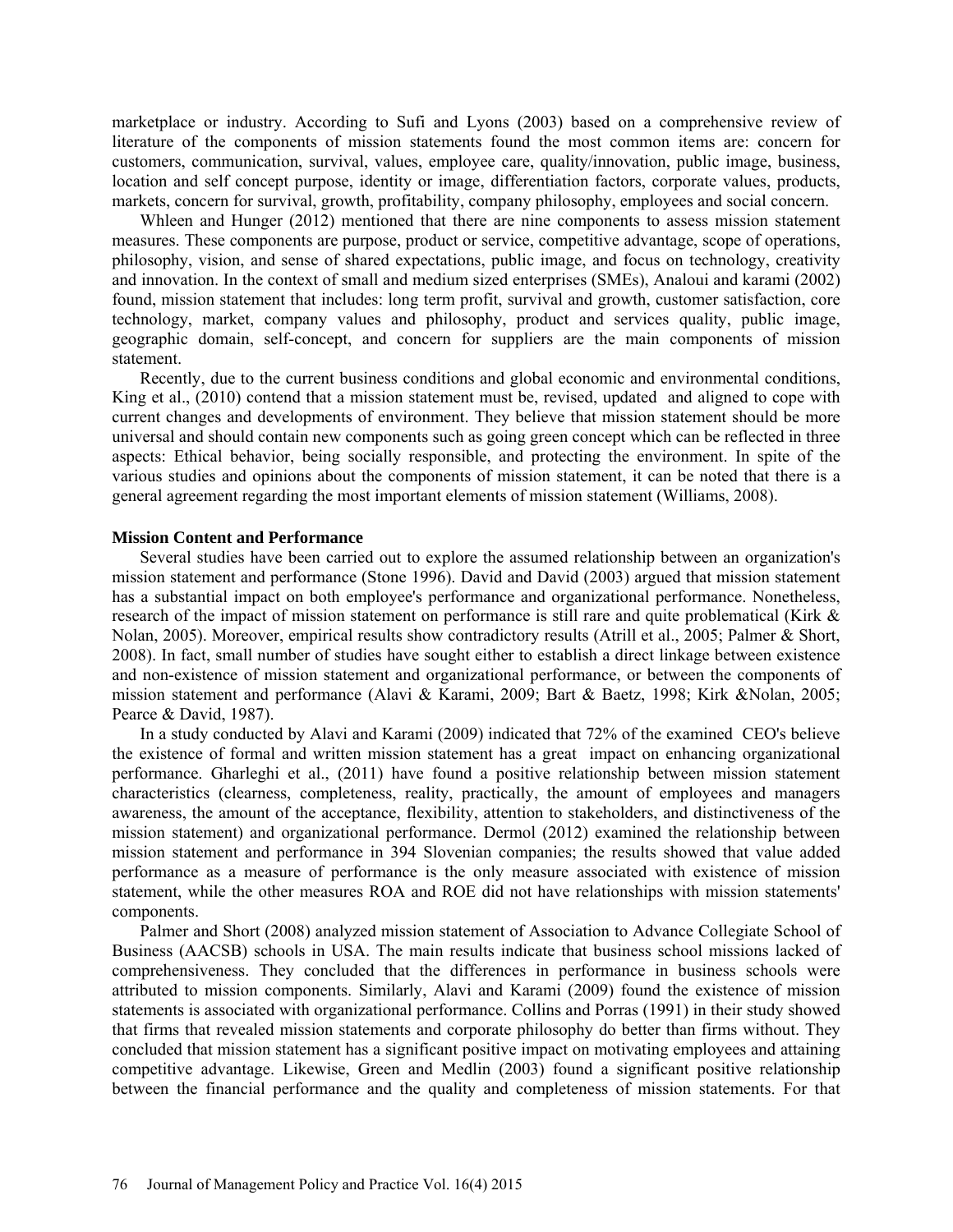reason they concluded that mission statement has a significant impact in improving financial performance.

On the other hand, notwithstanding that some studies have not found a relationship or weak between mission statement's components and performance. For instance, a study conducted by Bartkus et al., (2006) indicated that there is no positive relationship between most components of mission statements and firm performance. However, the only component among others that have a positive association with firm performance is values and philosophy component. Williams (2008) investigated the link between mission statements and financial performance of Fortune; a 1000 firms on the 2006 list by assessing the components of mission statement of higher-performing and lower performing firms. The results show while the mission statements of higher performing firms included more components (eight of nine) in their mission statement comparing to lower performing firms, the differences were only significant for three (survival, public image and employees) of nine components. Analoui and Karami et al., (2002) demonstrated that high performer organizations do not necessarily have a more comprehensive mission statement than the lower performer organizations.

Bart et al. (2001) acknowledged that while there is a positive relationship between mission statement and non-financial measures of performance representing by satisfaction, behavior, commitment and mission – organizational performance, there is no relationship between financial performance and mission statement. A study conducted by Sufi and Lyons (2003) also revealed a significant positive relationship only between mission statement and annual turnover among other measures of performance (return on equity and net profit margin). Sidhu (2003) found a positive relationship between performance and missions statements. However, he confirmed that the relationship was weak. Another remarkable evidence of the weak relationship between mission statements and performance can be seen through the work of Desmidt et al., (2011), a first recent systematic review study covered the last 20 years of empirical research of mission statements and performance. The result of meta-analysis technique of 14 studies has indicated a small positive effect of missions' statements on financial performance. They also found based on the content analysis of mission statement and performance, that there are no differences in the performance of organizations that have mission statement and organizations' without, where the positive relationship is limited to exist between mission statements and non-financial measures.

Another recent study conducted by Amran (2012) to examine the relationship between mission statement and performance in Malaysian companies also reported mixed results. The main results few of Malaysian companies concern on revealing their mission statements. With respect to the impact of components: purpose, values, self-concept, concern for suppliers, society and vision statement the results show mixed results. More specifically, there is no relationship between the ROA and any components mission statements'. On the contrary, with respect to the ROE there is a significant relationship between ROE and the purpose, values, self-concept, concern for suppliers, and society components of mission statement. Finally with earning per share EPS the only component of examined components of mission statement that has a significant relationship with it is purpose. Based on the previous discussion the following two hypotheses were drawn for this study:

*H 1: There is a positive relationship between mission statement components (customer, product or services, location, technology, growth, profitability, and survival, philosophy self-concept, and public image) and organizational performance (ROI).* 

*H 2: There is a positive relationship between mission statement components (customer, product or services, location, technology, growth, profitability, and survival, philosophy self-concept, and public image) and organizational performance (ROE).* 

#### **RESEARCH METHODOLOGY**

In order to achieve the research objectives, a comprehensive review of the related literature about mission statement, its components, and its impact on performance was conducted. The mission statement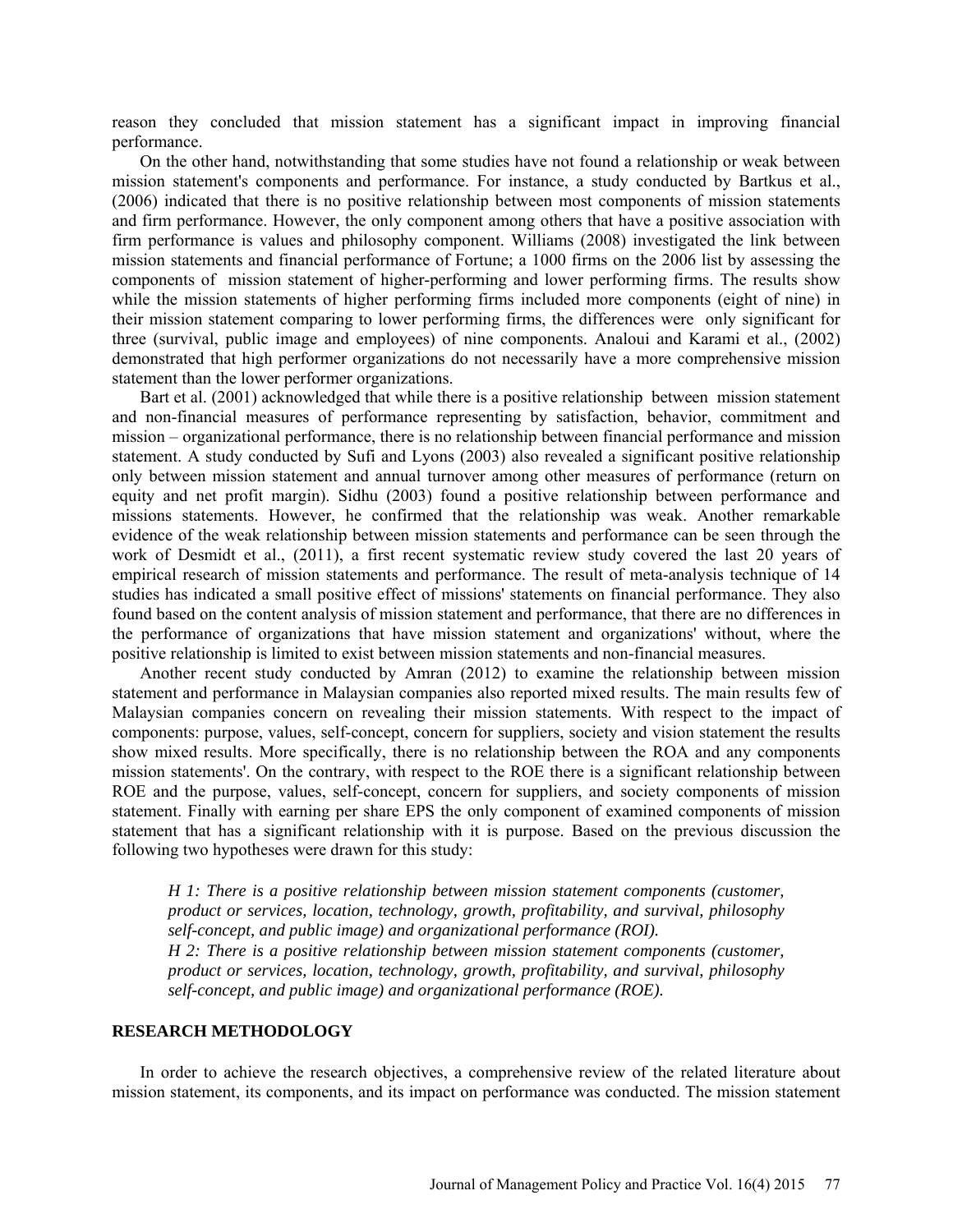of each bank was obtained from the websites of banks in Jordan that are listed in Securities Depository Center (SDC) in 2014. Websites are widely used in similar type of studies (Palmer & Short, 2008; Rajasekar, 2013; Valerij, 2012). Content analysis approach was adopted in this study. Content analysis is defined "a research method that uses a set of procedures to make valid inferences from text" (Weber, 1990, p. 117). Accordingly content of mission statement was reviewed and analyzed by adopting Pearce and David's (1987) typology that involves eight components as shown in Table 1. This typology is widely adopted and recommended to be used by several studies (e.g., O'Gorman & Doran, 1999; Palmer & Short, 2008; Williams, 2008).

After the collection of mission statements, a printed copy of mission statements was distributed, assessed and coded independently by two raters, and then together to resolve any discrepancies or differences. Both raters have a wide knowledge in business management and strategic management. A scale of 0-3 was adopted to evaluate the mission statement (0: mission statement does not include the component; 1: mission statement includes the component in a low degree of clarity; 2: mission statement includes the component in a moderate degree of clarity; and 3: mission statement includes the component in a high degree of clarity). The following scales were used to interpret the results  $(0 - 1$ : poor; 1-2: moderate;  $2 - 3$ : High).

The population of the study includes all banks in Jordan that are listed in Securities Depository Center (16 banks). SPSS software was used to conduct a set of descriptive statistical methods such as frequencies, percentages, measures of central tendency and dispersion. Finally a correlation analysis was performed to test the hypotheses.

## **TABLE 1 EIGHT KEY COMPONENTS OF MISSION STATEMENT IDENTIFIED BY PEARCE AND DAVID'S (1987)**

|                | The specification of target market and customers.                                                                                             |
|----------------|-----------------------------------------------------------------------------------------------------------------------------------------------|
| 2              | The identification of principle and /or services products.                                                                                    |
| $\overline{3}$ | The identification of geographic domain.                                                                                                      |
| 4              | The identification of core technologies.                                                                                                      |
| 5              | The expression of commitment to growth, survival, and profitability.                                                                          |
| 6              | The specification of key elements of the company philosophy, that is,<br>its basic belief, values, aspirations, and philosophical priorities. |
| 7              | The identification of the company self-concept, namely, the firm's<br>view of itself and its competitive strength.                            |
| 8              | The identification of the firm's desired public image.                                                                                        |

In terms of companies performance measures, two financial measures were used the Return on Investment (ROI), and Return on Equity (ROE). Average values of ROI and ROE for years from 2009- 2013 were collected from annual reports from the banks' websites. Financial measures are widely used in this type of studies (Alavi & Karami, 2009; Bart & Baetz, 1998; Valerij, 2012). Thus, the model of this study includes two types of variables the independent variables (components of mission statement) and the dependent variables ( the financial performance measures ROI and ROE) as shown in Figure 1.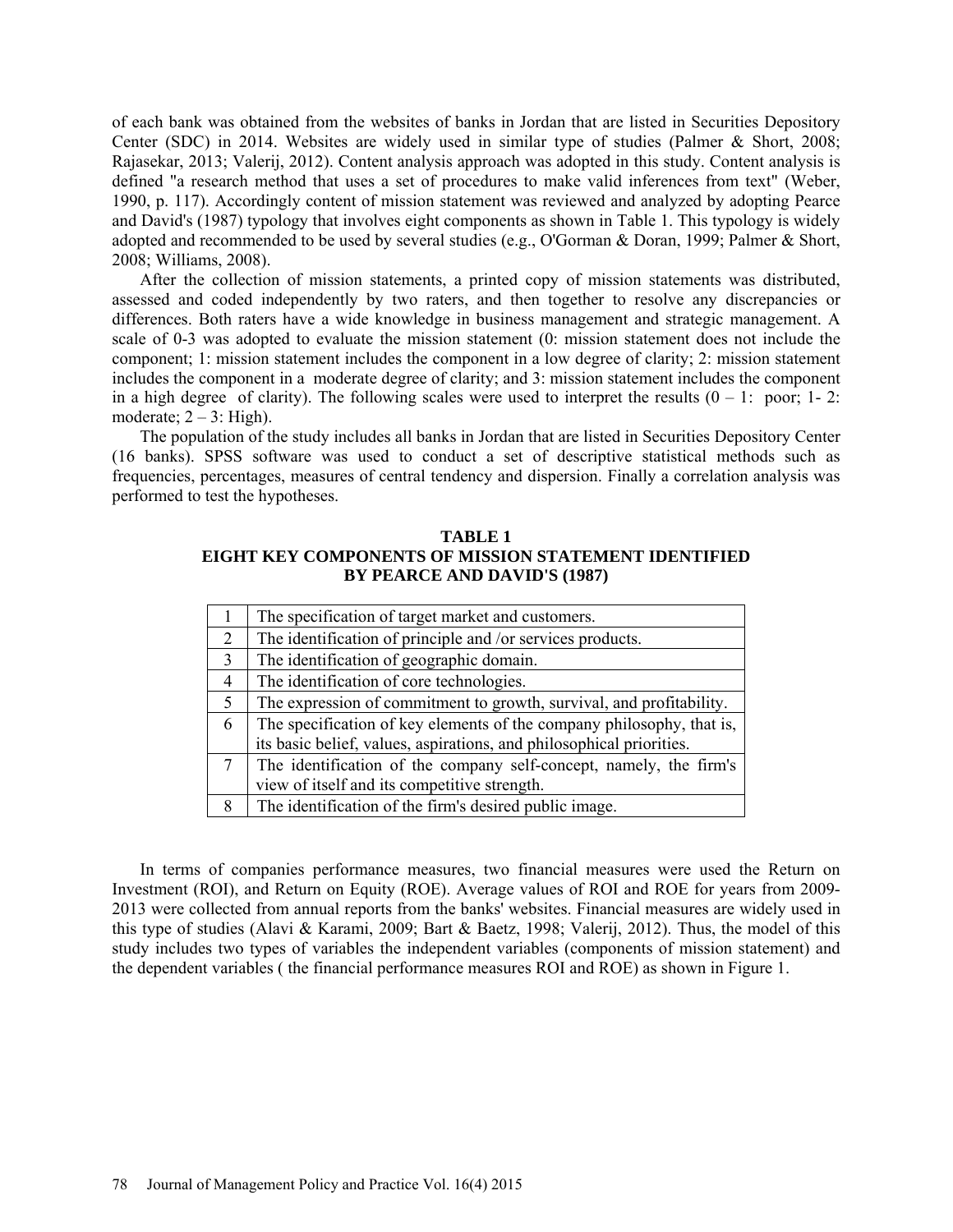### **FIGURE 1 THEORETICAL MODEL OF THE STUDY**



### **What Differentiates This Study?**

To the best knowledge of researcher, there is no reported literature about the relationship between mission statements and performance in Jordan, more specifically in the banking industry. Hence, this study is one of the first studies if not the first that shed the light on mission statements in the Jordanian banking industry. Furthermore, the results of this study are based on the entire population while most of studies depend on samples.

#### **FINDINGS AND DISCUSSION**

#### **Descriptive Analysis**

The research population is composed of 16 banks. The descriptive analysis shows 13 of 16 (81.25%) of banks have their mission statements. This percentage is very similar to Alavi and Karami (2009) of 82%, Analoui and Karami (2002) of 78%, Baetz and Bart (1996) of 86% studies. Thus, this indicates that the Jordanian banks are aware of the importance of the mission statement existence. It seems that the banks give an appropriate attention to have their mission statements and an increasing awareness of the importance of mission statement.

In terms of the length of mission statements there no common agreement regarding the length of mission statements. Furthermore, what have been published about the length is very limited. However, it has been reported by Want (1986) that a mission statement can be in the form of a brief paragraph to tomes. According to the Total research, Strategic Marketing Services (1999) an ideal mission statement ranges from 7 to 1000 words. Similarly, Jauch and Glueck (1998) argue that in general mission statement ranges from 7-1000 words. Bart and Baetz (1998) based on their experience suggest that a mission statement should be short, simple and straightforward. However, they do not determine a specific number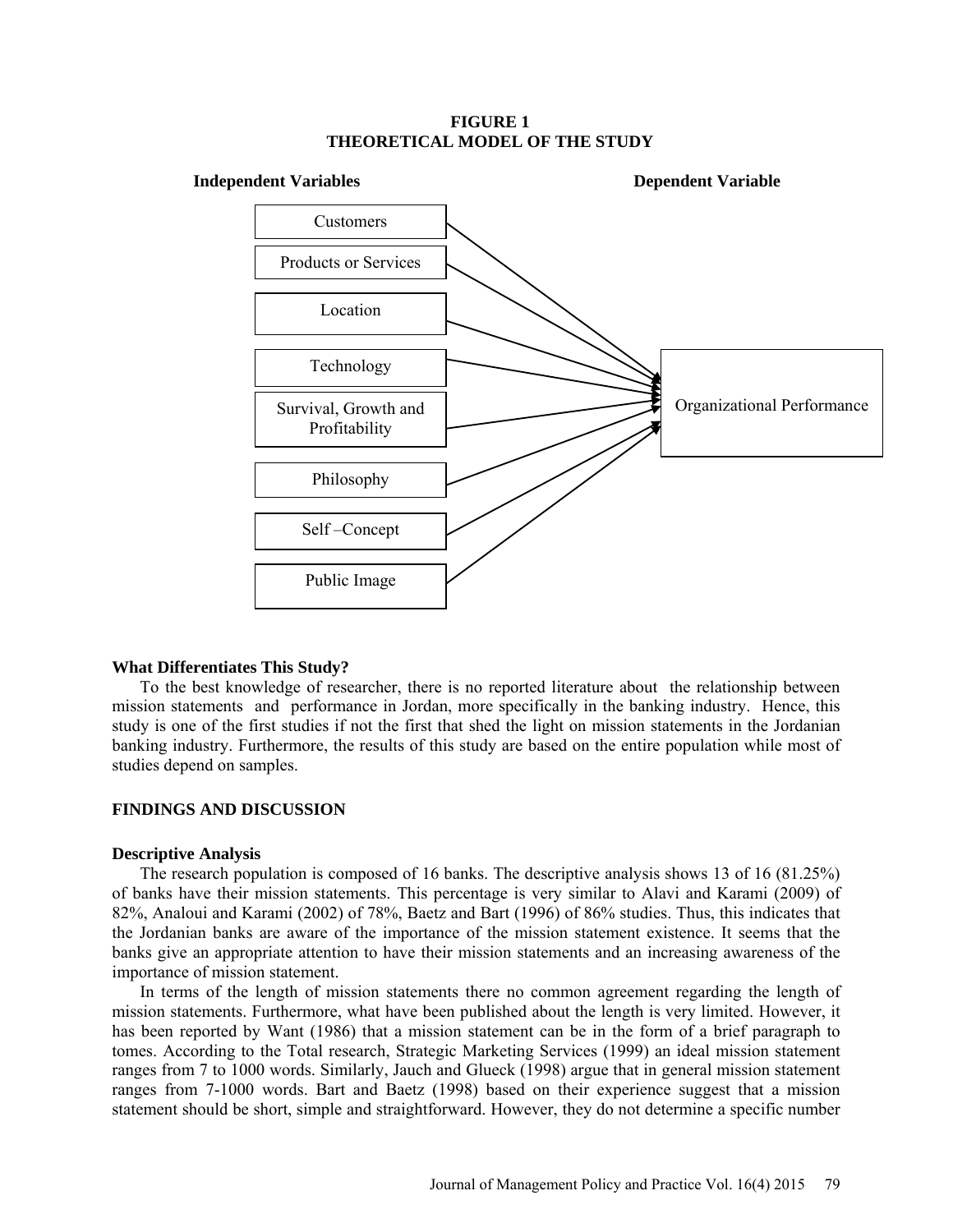of words or sentences. They argue that a short mission statement has a straight impact on firm's members. In the same vein, David et al., (2014) argue in favor to a short mission statement, based on various points of view; an ideal mission contains almost 100 words in length. Fred (2003) recommends 200 words as an ideal length of mission statements. The length of mission statements analysis of the studied banks in this study as shown in Table 2 demonstrates that the length of sentences range from 1-5 sentences and the number of words ranges from 16 to 145 words. The results signify that five banks have one sentence statement, four banks have two-sentence statements, one bank has three-sentence statements, one bank has four sentences statements and finally two banks have five sentences statements.

|                | Name of the Bank         | Number of Sentences         | Number of Words |
|----------------|--------------------------|-----------------------------|-----------------|
|                | Islamic Bank             | 3                           | 93              |
| $\overline{2}$ | Kuwait Bank              | 2                           | 69              |
| 3              | Jordan Commercial Bank   | 2                           | 53              |
| 4              | Housing Bank             | $\overline{2}$              | 34              |
| 5              | Ajib                     |                             | 38              |
| 6              | Jordan Dubi Islamic Bank |                             | 26              |
|                | <b>Etihad Bank</b>       | 4                           | 145             |
| 8              | Abc Bank                 | $\varsigma$                 | 75              |
| 9              | Invb                     |                             | 28              |
| 10             | Capital Bank             | $\mathcal{D}_{\mathcal{L}}$ | 55              |
| 11             | Bank of Jordan           |                             | 39              |
| 12             | Ahli Bank                | 5                           | 79              |
| 13             | Araba Islamic Bank       |                             | 63              |

**TABLE 2 THE NUMBER OF SENTENCES AND WORDS OF MISSION STATEMENTS**

Based on the results it can be noticed that the mission statements of banks are very short , all of them are less than 100 words except one bank, and the average of words  $= 61.30$ , average of sentences  $= 2.30$ .

#### **Content Analysis**

The content analysis of mission statements as shown in Table 3 shows that the components of mission statements range from a low to moderate degree of clarity. Regarding the customer component**,** the results indicate that the 92% of banks include customer in their mission statements. As described in the strategic management, determining the target consumer is very critical for strategy formulation. However, unexpectedly in terms of clarity only 8% of banks have a high degree of clarity while the rest of the percentages of frequencies are distributed between moderate to low degree of clarity (46%) and (38%) respectively. In relation to customer this is not in line with Sufi and Lyons (2003) and in line with the study of Rajasekar (2013).

In terms of products or services, the results indicate that all banks include product or services in their mission statement. Overall, products or services are very essential for strategy formulation and to identify the nature of business. 62% of frequencies have shown that this component has been mentioned with moderate degree of clarity. While  $15\%$  is associated with a high degree of clarity and 23% associated with a low degree of clarity.

Concerning market**,** it can be seen that it is not clearly mentioned. The results demonstrate that more than half (54%) of banks include this component with a low degree of clarity. The rest of percentages were distributed equally between moderate and high degree of clarity at (23%). The most interesting results related to technology component as shown in Table 3. It seems that (54%) of banks do not mention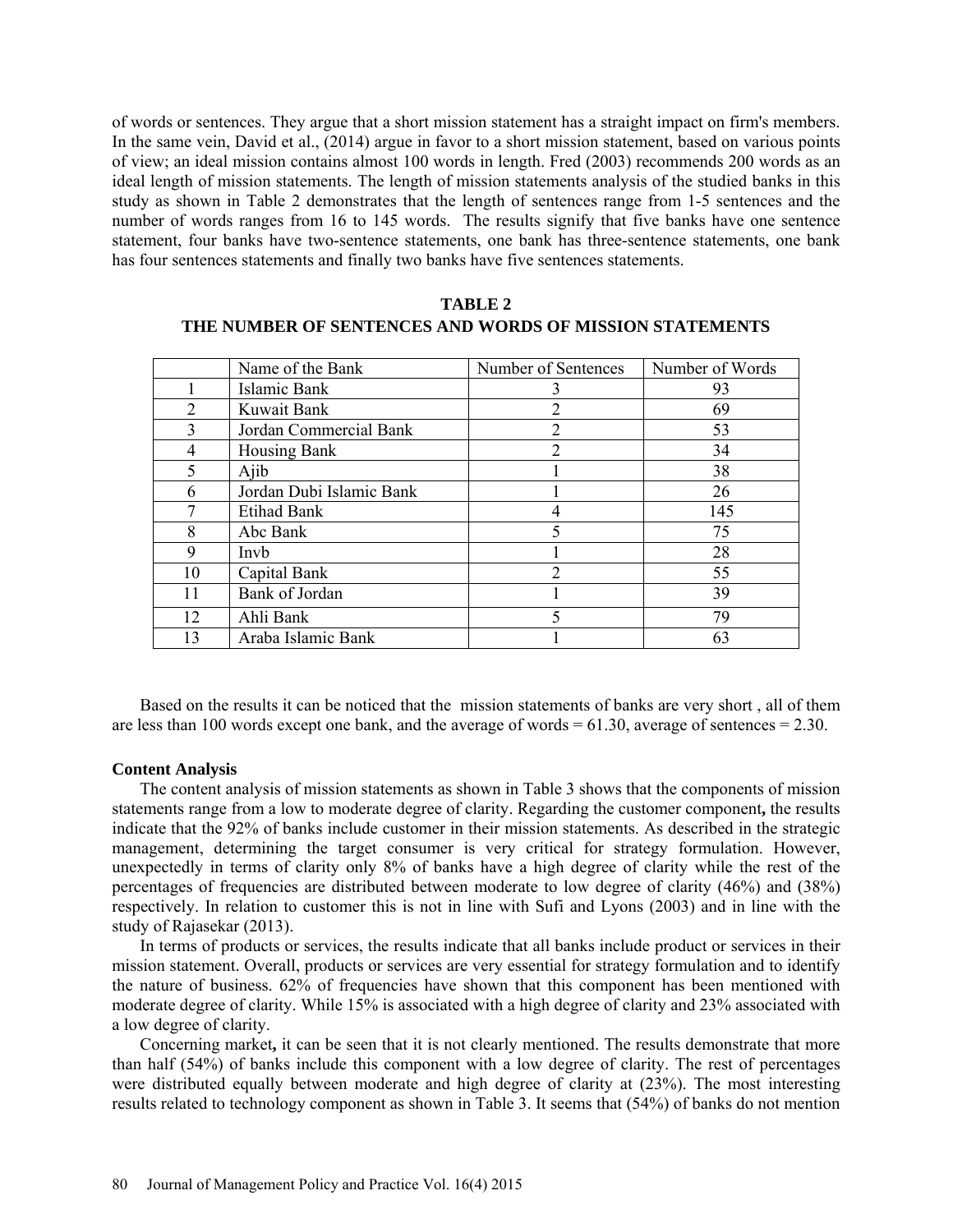this component in their mission statement. The results also indicate even though for those banks that give concern for these components, it can be noticed that the degree of clarity ranges from low to moderate degree and only( $8\%$ ) of banks have a high degree of clarity (one bank). In relation to location and technology, the results in line with the studies of Vandijck et al, (2007) and Amran et al, (2012). Location is also consistent with the studies of Campbell et al, (2001) and Sufi and Lyons (2003)**.** 

It can be seen from Table 3 that (69%) of banks have a moderate degree of clarity in their mission statements in terms of survival, growth and profitability**.** The rest of banks are in favor to a high degree of clarity (23%) comparing to (8%) of banks with a low degree of clarity. The result is in line with the strategic management literature that survival, growth and profitability components are very important for businesses (Sufi & Lyons, 2003; Peace & David, 1987).

Referring to the philosophy and public image components, the results indicate that (46%) of banks have mentioned both in a low degree of clarity, and (15%) of banks have mentioned them with a high degree of clarity. (39%) of banks have mentioned public image with a moderate degree of clarity and (31%) of banks have mentioned philosophy with a low degree of clarity. The total percentages of public image are (85%). This result is consistent with Pearce and David who found public image to be (87%). Finally, in relation to self-concept, the results indicate that this component of mission statement has obtained the highest degree of clarity (31%) and (46% ) with a moderate degree of clarity, a low degree of clarity (15%) and not mentioned (8%) as shown in Table 3. These results are not consistent with previous research (Sufi & Lyons 2003).

The majority of banks include the components of mission statement except technology. However, the degree of clarity for the all of them is ranging from low to moderate. This suggests that the banks in Jordan do not and describe clearly the components in specific details in their mission statements. In short, unequal concern has been given to components of mission statements. This result is in line with Vandijck et al., (2007) who find firms did not include the required components of mission statements with same degree of clarity. The results are also consistent with the study of Rajasekar (2013) who discovered that firms did not include the required components of mission statements in their mission statements. The results could be attributed to little awareness of the contents of mission statements, or might be related to the superficial knowledge of individuals who write the mission statement.

| Component                             | Frequencies             |     |          |      |                |       |                |
|---------------------------------------|-------------------------|-----|----------|------|----------------|-------|----------------|
|                                       | <b>Not</b><br>mentioned | Low | Moderate | High | Mean           | S.D   | Rank           |
| Customer                              | 8%                      | 38% | 46%      | 8%   | 1.54           | 0.776 | $\overline{4}$ |
| <b>Product or Services</b>            |                         | 23% | 62%      | 15%  | 1.92           | 0.641 | 2              |
| Market                                |                         | 54% | 23%      | 23%  | 0.92           | 1.256 | 6              |
| Technology                            | 54%                     | 15% | 23%      | 8%   | 0.85           | 1.068 | 7              |
| Survival, growth and<br>profitability |                         | 8%  | 69%      | 23%  | 1.15           | 0.555 | 5              |
| Philosophy                            | 8%                      | 46% | 31%      | 15%  | 1.54           | 0.877 | $\overline{4}$ |
| Self-concept                          | 8%                      | 15% | 46%      | 31%  | $\overline{2}$ | 0.91  | $\mathbf{1}$   |
| Public Image                          |                         | 46% | 39%      | 15%  | 1.69           | 0.75  | 3              |

**TABLE 3 PERCENTAGES' OF MISSION STATEMENT COMPONENTS FREQUENCIES**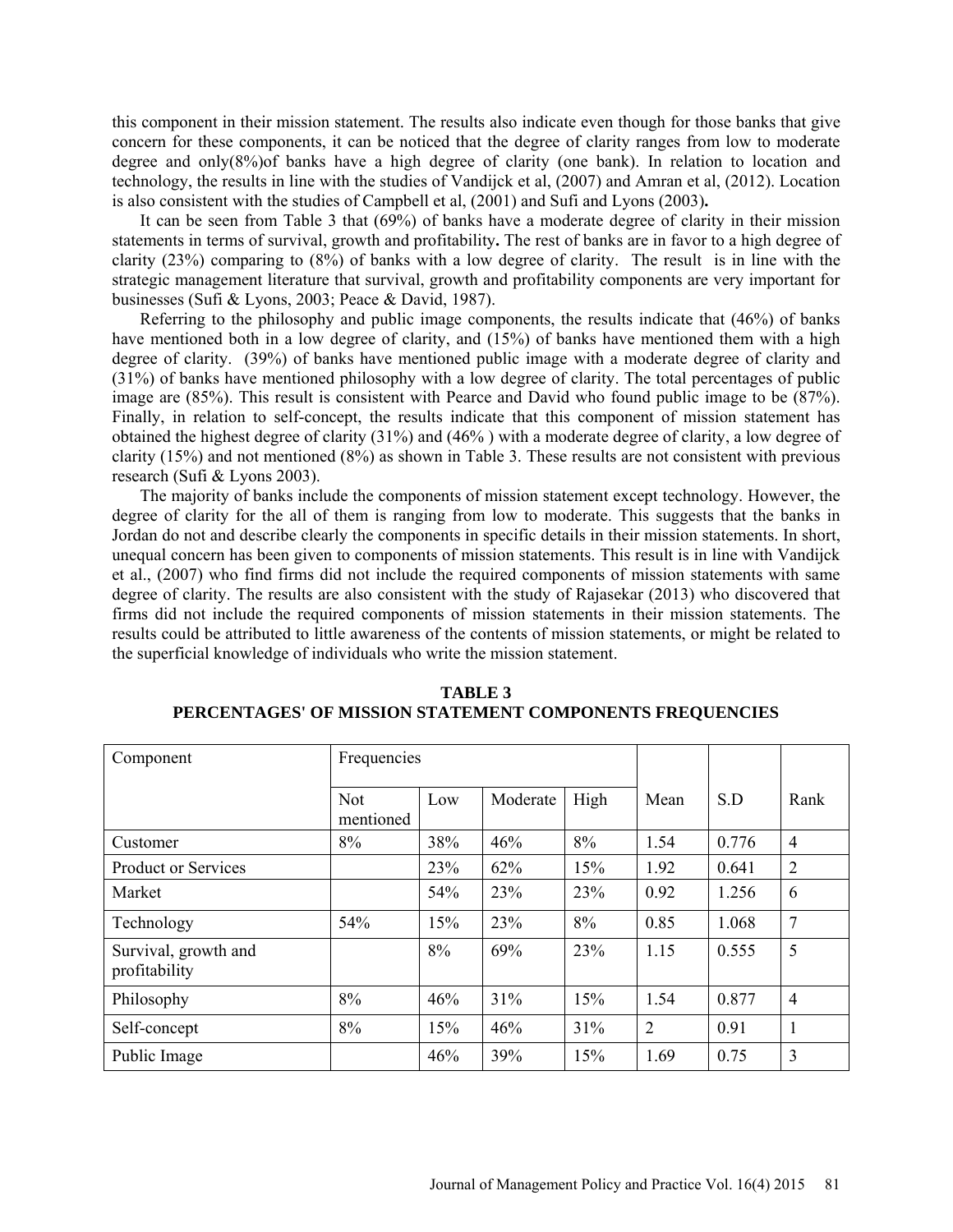The mean, standard deviation and the ranking of each component of mission statement are presented in Table 4. The results demonstrate that the self-concept component is at the highest rank (mean  $= 2$ , SD  $= 0.91$ ), followed by product or services component at ( mean  $= 1.92$ , SD  $= 0.64$ ), followed by public image component at ( mean =  $1.69$  , SD =  $0.75$  ), then philosophy component at (mean =  $1.54$ , SD= 0.877) and customers at ( mean =  $1.54$ , SD = 0.776), survival, growth and profitability component at ( mean = 1.15, SD= 0.55), Market component at (mean = 0.92, SD = 1.256) and finally, technology component is the lowest rank at ( mean =  $0.85$ , SD = 1.06). It can be noticed that the means of all components are less than the mean score 2 of the scale which means that the clarity of the mentioned components ranges from a low to moderate degree. The standard deviations of the components are around 1 or less( ranging from 1.256 to 0.85), which reflects a consensus agreement between the raters in terms of the clarity of the components. Based on the results, it can be concluded that the degree of clarity of components of mission statements is ranging from moderate to low. While the self concept, product or services, public image, customer, philosophy, and survival, growth and profitability are mentioned in mission statements with a moderate degree of clarity, the market and technology are mentioned with a low degree of clarity. It might be attributed to several factors such as to the belief of the importance of having mission statement and to show them in their websites' regardless of the length and the content of mission statements. This is strongly supported since the majority of the Jordanian banks are very interested to have mission statement 13 banks from 16, and the degree of clarity ranges from low the moderate.

### **Hypotheses Testing**

The Pearson correlation analysis test was used to examine the relationship between the components of mission statements and performance. With respect to the relationship between the components of mission statement and ROI, the results indicate a positive relationship with technology, market, product or services and public image. The results also indicate a negative relationship between the customer and philosophy. However, despite that these relationships are positive they are actually weak and insignificant as shown in Table 4. Thus, Hypothesis 1 is not supported. In relation to the correlation between the components of mission statements and ROE, it can be seen that components such as public image, product  $\&$  service, customer, market and technology have positive relationships, while the philosophy and self-concept have negative relationships. However, the relationships are also weak and insignificant. Thus, hypothesis 2 is not supported. Overall, based on the correlation analysis tests between the components and the indicators of performance (ROI and ROE), both research's hypotheses are rejected. On the one hand, the results of the study have been supported by several studies (Dermol, 2012; Bartkus et al., 2006, Bart et al., 2001; Sidhu, 2003; Sufi and Lyons; 2003; David; 1989; Colm and Roslyn; 1999; Analoui and Karami et al.,2002; Klemm et al. 1991).On the other hand, the results are inconsistent with the findings of several studies (Green and Medlin; 2003), Palmer and Short (2008) Alavi and Karami(2009), Pearce and David (1987) Collins and Porras(1991), Rarick and Vitton (1995). There some possible explanation of the lack of a positive relationship between the components of a mission statement and performance, they attributed to the managers' belief that mission is a required part of strategy formulations that we must present in our reports and websites regardless of the content. This is strongly supported by earlier findings of this research where majority the of banks have their mission statement while the components are not clearly expressed. Another possible explanation could be attributed to the nature of the Jordanian banking industry as a highly concentrated industry where is very difficult to measure the impact of mission statement on financial performance, in other words, to a great extent the performance especially financial measures might be determined by other factors such as history, reputation and size of banks that have more influential role on performance.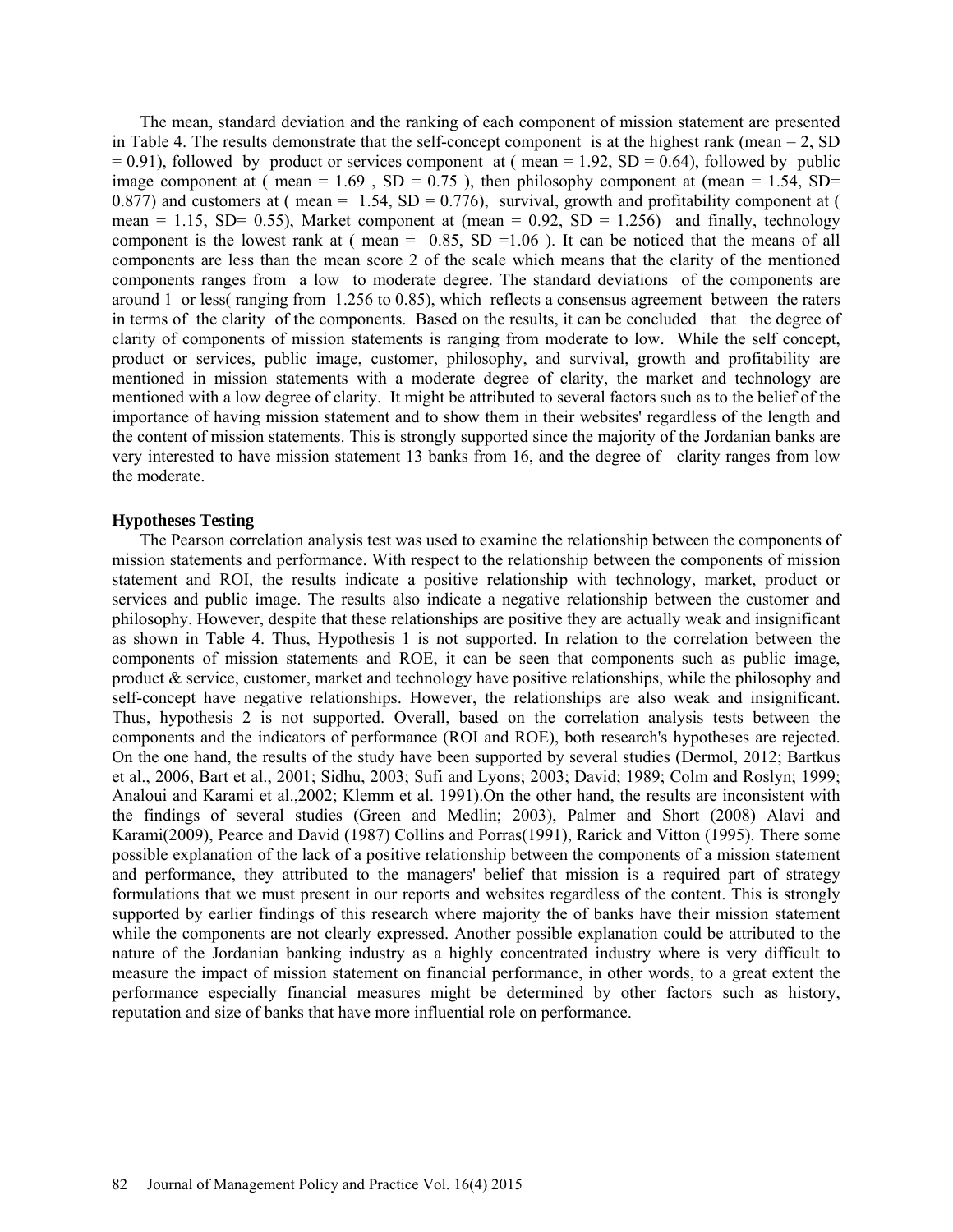| <b>Components of Mission Statements</b> | <b>ROI</b> | <b>ROE</b> |  |
|-----------------------------------------|------------|------------|--|
| Customer                                | $-0.088$   | 0.182      |  |
| Product & Services                      | 0.162      | 0.225      |  |
| Market                                  | 0.316      | 0.175      |  |
| Technology                              | 0.251      | 0.284      |  |
| Survival, Growth And Profitability      | 0.088      | 0.134      |  |
| Philosophy                              | $-0.390$   | $-0.135$   |  |
| Self-concept                            | 0.092      | $-0.138$   |  |
| Public Image                            | 0.164      | 0.390      |  |

## **TABLE 4 CORRELATIONS RESULTS BETWEEN COMPONENTS OF MISSION STATEMENT AND PERFORMANCE**

### **CONCLUSIONS**

The importance of a mission statement is derived from its strategic impact on organizational performance. In fact, the related literature about mission statement and its impact on performance still shows inconsistent results. Moreover, the empirical research is still few as we have seen earlier. Accordingly, this research was undertaken to fill some gaps in this research area. The main intent of this research was to examine the content of mission statements in the Jordanian banking industry. In particular, it provides a general description about mission statements, the existence level of the components, and the relationship between the components of mission statement and performance in the Jordanian banking industry. In view of that, the content analysis of mission statements of 13 banks were conducted, and their relationships with performance were examined.

The findings indicate that the majority of banks as found 13 out of 16 banks (81.25%) have their formal mission statements. The findings also show that mission statements of banks are short and simple. In fact, all of banks' mission statements are less than 100 words except one.

With respect to the existence level of the components of mission statements, based on the results of the current study, it was found that not all components are clearly written in mission statements. The existence levels for the components range from low to moderate. The component of self-concept received the highest mean score (2) of all components, while the component of technology received the lowest mean score (0.85). In light of that, it can be concluded that no equal attention has been given to the eight components of mission statements.

Finally, the findings do not support to the researches' hypotheses. The correlation analysis demonstrated a weak and insignificant positive relationship between the components and banks' performance. Therefore, it is possible to conclude that there is no a strong positive relationship between the components of mission statement and performance in the Jordanian banking industry.

## **RECOMMENDATIONS AND SUGGESTIONS FOR FUTURE RESEARCH**

The findings indicate that a further research about a mission statement, its content, and impact on organizational performance is required before obtaining a definitive answer. The replication of the same model of the study in the banking industry will be more useful to compare, validate, and to generalize the results of the present study. Furthermore, it will be very useful to replicate this study in other industries or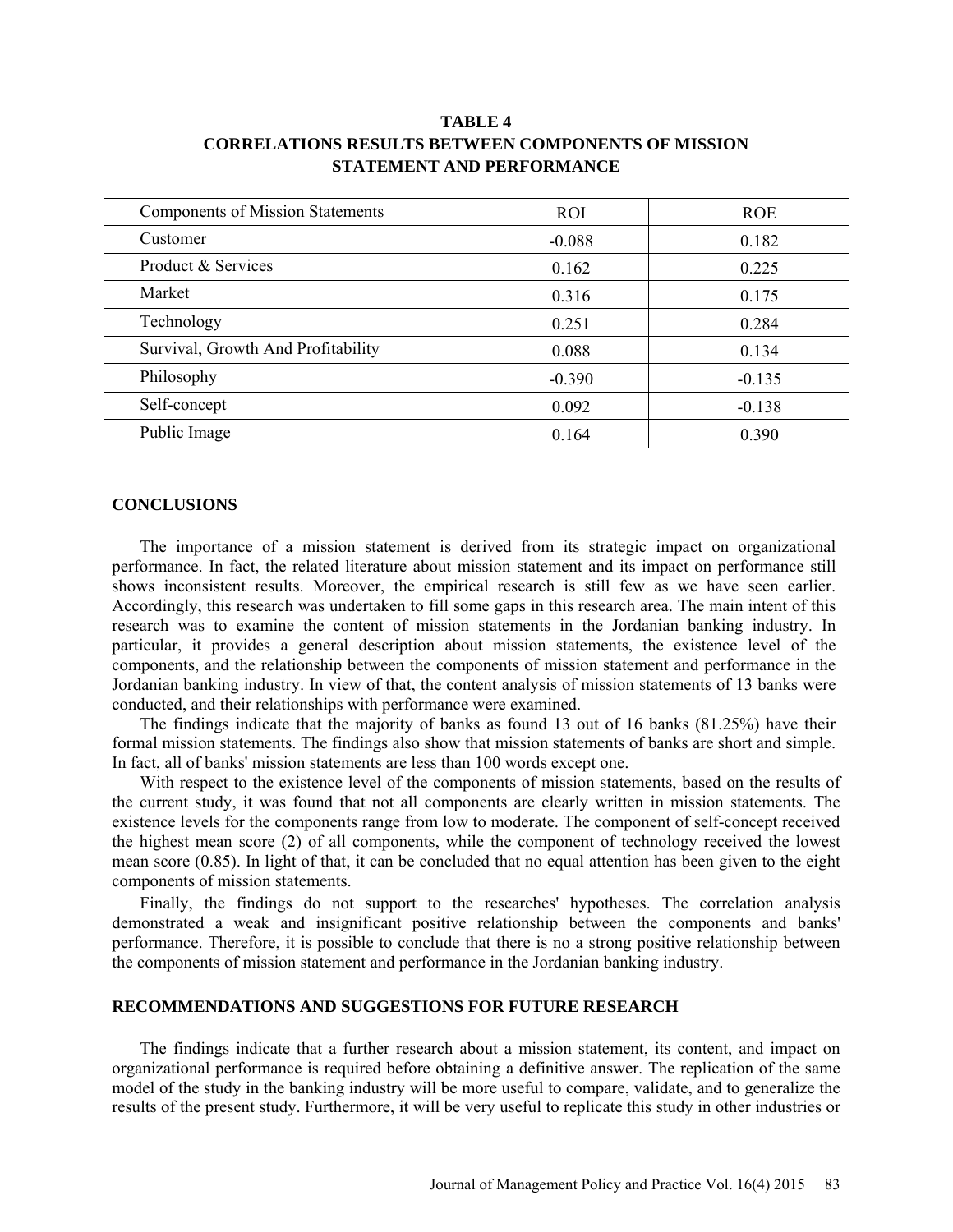lager samples. The findings indicate the Jordanian banks have shown awareness of mission statement as the results indicated 13 from 16 banks have shown their formal written mission statement. However, surprisingly, there is unequal attention to the components of mission statement as the results indicate the existence level is low to moderate. This result raises attention to look into the mechanism of mission statement formulation, who formulates them and their qualifications.

Using other measures such as behavioral measures besides financial measures might be more appropriate to measure organizational performance instead of using financial measures only. As stated by Desmidt (2011, p. 479) "the question can be raised if the indicators of financial performance are suited to assess the effectiveness of mission statements". While the results showed no support to the relationship between the mission statements and performance. In spite of research's results, in my opinion, banks should have a meaningful statement that includes the most important components of mission statements and represent them clearly. Since mission statement are very essential part in strategy formulation and an effective communication tool.

#### **LIMITATIONS**

It should be acknowledge that this research is subject to some methodological limitations. First limitation, even though the study covers the whole population of the banking industry in Jordan, the size of the population is very small, 16 bank only. The second limitation, the banks' performance measures were measured merely by financial measures which might inadequate to uncover the relationship between mission statement and performance. The third limitation is related to the assessment of mission statement, which was carried out by two raters only. Finally, the results of the study are not compared to other studies, because to the best of my knowledge the relationship between mission statement and performance has never been undertaken in Jordan. It is hoped that this research and its empirical results presented here will be considered a cornerstone for future research, providing a basis for future research in examining the relationship between mission statement and performance.

## **REFERENCES**

Ackoff, R .L. ( 1986). Management in Small Doses, Wiley, New York, NY.

- Alavi, M. T., & Karami, A. ( 2009).Managers Of Small And Medium Enterprises: Mission Statement and Enhanced Organizational Performance. *Journal of management development*. *28*(6),555- 562.
- Amran, N. A. (2012). Mission Statement And Company Performance: Evidence from Malaysia. *International Journal Of Business And Behavioral Sciences*, *2(4)*,98-107.
- Analoui, F., & Karami, A. (2002). How Chief Executives' Perception of The Environment Impact on Company Performance. *Journal Of Management Development*, *21(4),*290-305.
- Atrill, P., Omran, M., & Pointon, J. (2005). Company Mission Statements and Financial Performance. *Corporate Ownership & Control*, *2(3),*28-35.
- Bart, C. K., & Baetz, M. C. (1998). The Relationship Between Mission Statements and Firm Performance: An Exploratory Studies*. The Journal of Management studies*, *35*(60), 823-53.
- Bart, C. K., & Hupfer, M. ( 2004). Mission Statements in Canadian Hospitals. *Journal of Health Organizations and Management, 18*( 2)92-110.
- Bart, C. K., & Tabone, J. C. (1998). Mission Statement Rationales and Organizational Alignment in The Not-For-Profit Health Care Sector. *Health Care Management Review*, *23*(4), 54-69.
- Bartkus, B., & Glassman, M. ( 2008). Do firms Practice What They Preach? The relationship Between Mission Statements and Stakeholder Management. *Journal of Business Ethics, (83)* 2, 207-216.
- Bartkus, B., Glassman, M., & McAfee and B. (2005). Mission statement quality and financial performance*. European Management Journal, 24* (1), 86-94.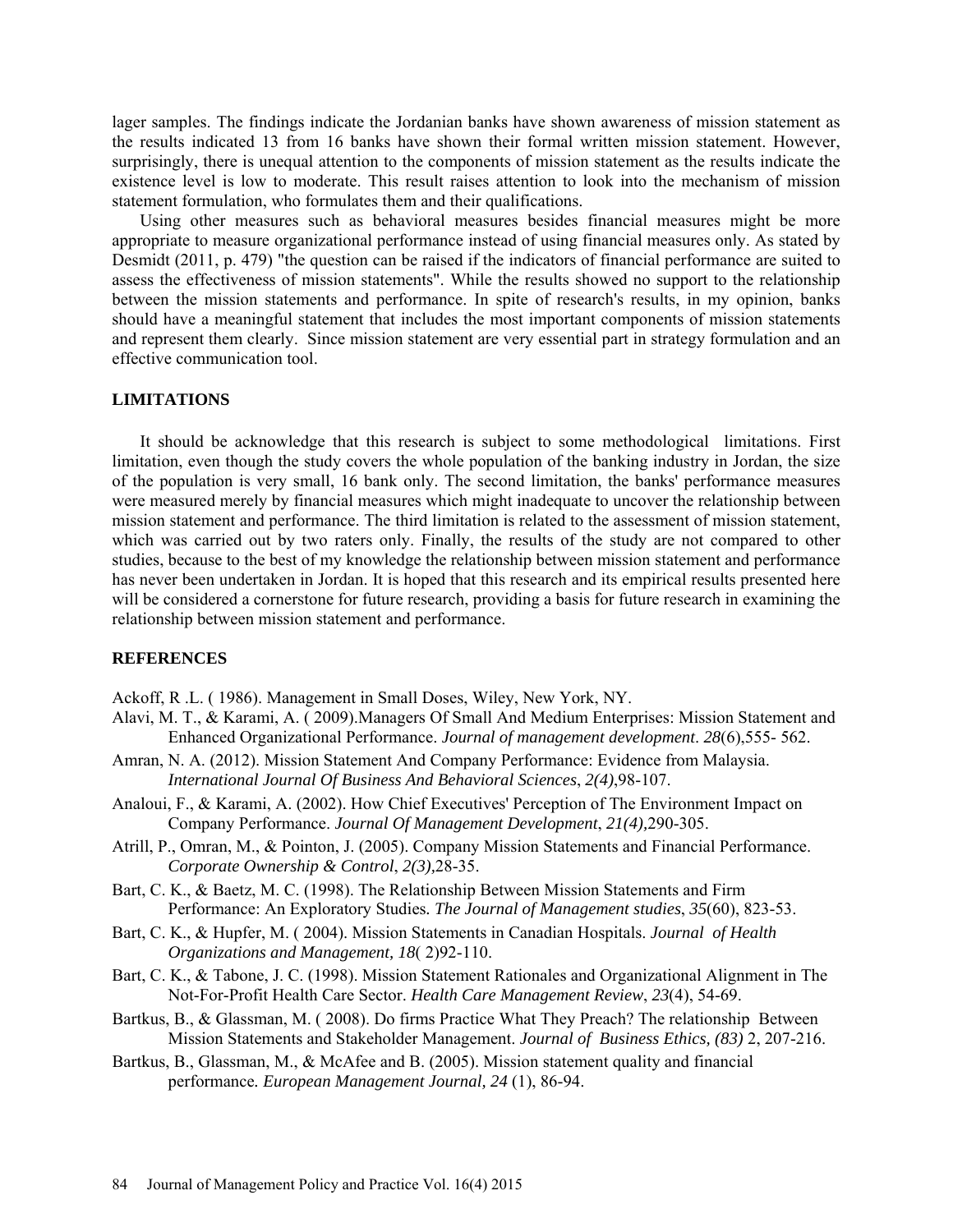- Bartkus, B., Glassman., & McAfee, R. Bruce.( 2000). Mission Statements: Are They Smoke and Mirrors? *Business Horizons, 43*(6), 6-23.
- Bryson, J. (1995). Strategic Planning for Public and Nonprofit Organizations: A guide to Strengthening and sustaining Organizational Achievement . San Francisco: Jossey-Bass.
- Campbell, A., & Tawadey, K.( 1992). Mission and Business philosophy, Butterworth-Heinemann.
- Campbell, A. (1997). Mission statements. *Long Range Planning, 30*(6), 931-932.
- Campbell, A., & Nash, L. L. (1992). A sense of mission. Reading, M.A.: Addison Wesley Publishing  $Co<sub>1</sub>$
- Cochran, D. S., David, F. R., & Gibson, C. K. (1985). A framework for developing an effective mission statement. *Journal of Business Strategy,2*(2), 4-17.
- Collins, J., & Porras, J. (1995). Building A Visionary Company. *California Management Review, 37*(2), 80-100.
- Collins-Jarvis, L. (1997). Participation and consensus in collective action organizations: The influence of interpersonal versus mass mediated channels. *Journal of Applied Communication Research, 25*(1),1-16.
- David, M. E., David, F. R., & David, F. F. (2014). Mission statement theory and Practice: A Content Analysis and New Directions. .*International Journal of Business, Marketing and Decision sciences*. 7(1), 95-110.
- Dermol, V. (2012). Relationship Between Mission Statement and Company Performance. Scientific Annals of 'Alexandru loa. Cuza' University of lasi: Economic Sciences Series. 59,1 321-336.
- Desmidit, S., Prinzie, A., & Decramer, A. (2011). Looking for the value of mission statements: a metaanalysis of 20 years of research. *Management Decision, 49* (3),468-483.
- Falsey, T. (1989). Corporate philosophies and mission statements. New York: Quorum.
- Forehand, A. (2000). Mission and Organizational performance in Healthcare Industry. *Journal of healthcare Management*. 45(4), 267-277.
- Fred, R. D. (1996). *Strategic Management*, Macmillan Publishing Company, New York, NY.
- Gharleghi, E., Nikbakht, F & Bahar, G. ( 2011). A survey of Relationship Between the Characteristics of Mission Statement and Organizational performance. *Research Journal of Management,* 5( 3), 117-124.
- Gorman, C., & Roslyn. (1999). Mission Statements in Small And Medium Sized Business. *Journal of small business management,(73)* 4, 59-66.
- Greane, S., Goyal, R., Mobarak, M. & Sab. R. (2004) . Financial Sector Development in the Middle East and North Africa" IMF Working paper. 33, (International Monetary Fund). Washington, DC., USA.
- Green Jr, K. W., & Medlin, B. (2003). The strategic planning process: the link between mission statement and performance. *Academy of Strategic Management Journal*, 2 (1), 23-32.
- Info, AmE (2007). The *ordanian Banking Sector Benefits from a Growing Economy and Refocuses on Core Activities* [Online] available from <*www.Ameinfo.Com*>
- Ireland, R. D., & Hitt, M. A. (1992). Mission Statements: Importance, Challenge and Recommendations. *Business Horizons, 35*(5), 34-42.
- James, H., & Huisman, J. (2009). Missions Statements In Wales: The Impact Of Market And Policy on Congruence Institution. *Journal of Higher Education Policy & Management,31*( 1), 23-35.
- Jandaghi, G., & Miyandehi, A, A, R. (2011). A content Analysis of the mission statements of Iranian Joint stock firms in Four industries: A further research to explore the impaciations of Peyrefitte  $\&$ David (2006) finding, *Academic leadership Journal*, (9) 2,1-5.
- Jauch, L. R., & Glueck, W. (1988). Business Policy and Strategic Management, McGraw- Hill, New York, NY.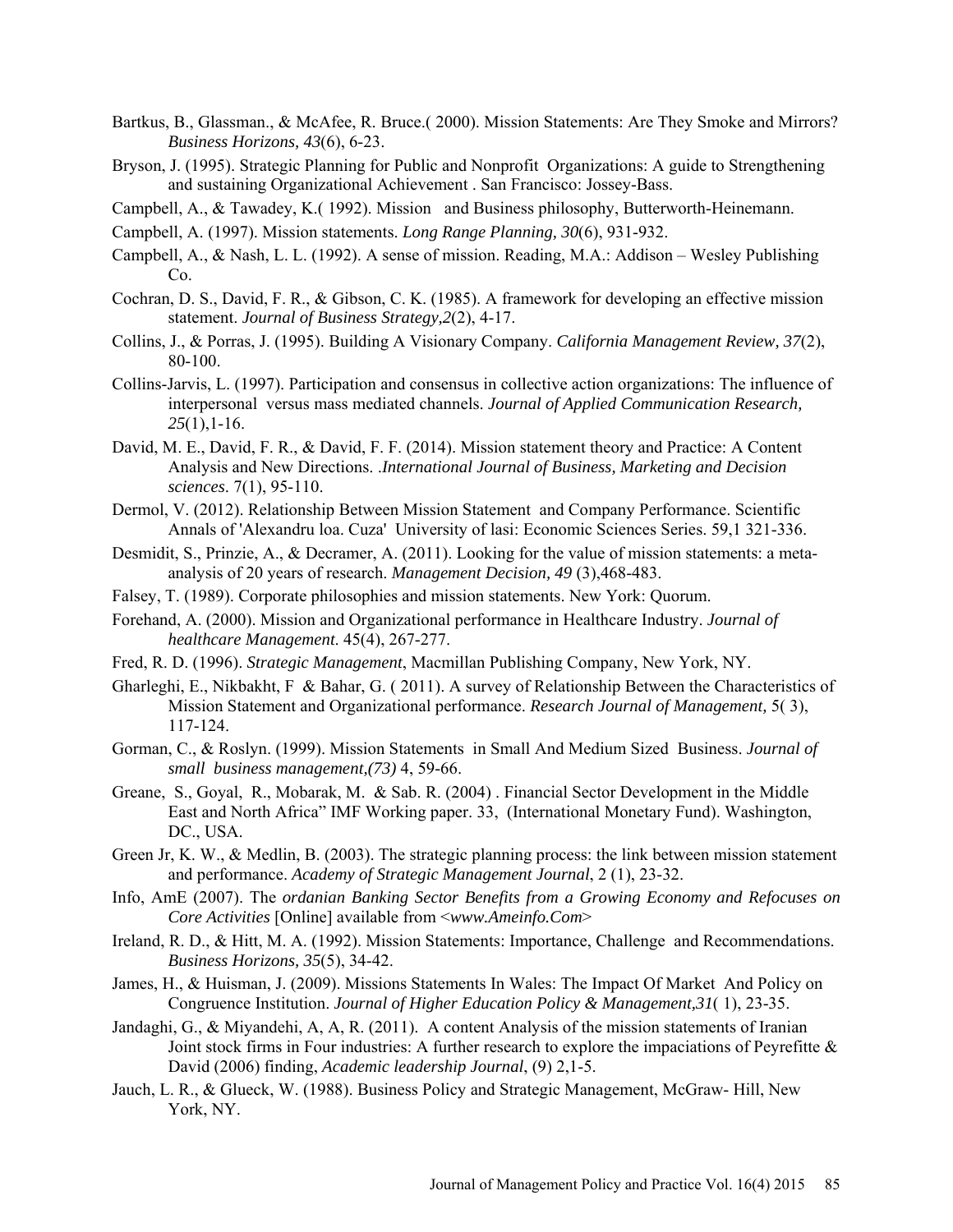- Kandah, A. (2008) "The Banking system in Jordan." Medef French Delegation. *Association of BanksinJordan*vaialble[online[\]http://www.abj.org.jo/AOB\\_Images/633638871969606250.pdf](http://www.abj.org.jo/AOB_Images/633638871969606250.pdf)
- King, D. L., Case, C. J., & Premo, K. M. (2010). Current Mission Statement Emphasis: Be Ethical and Global. *Academy of Strategic Management Journal. 9*( 2), 71-87.
- Krik, G., & Nolan, B. S. (2010). Nonprofit Mission Statement Focus and Financial Performance. *Nonprofit Management & leadership*,*20* (4), 473-490.
- Leuthesser L., & Kohli, C. ( 1997). Corporate Identity: The Role of Mission statements. *Business Horizons*,(40) 3, 59-66.
- Lynch, R. ( 2000). Corporate Strategy, Pearson Education Harlow.
- Morphew, C., & Hartley, M. (2006). Mission statements: A thematic analysis of rhetoric across institutional type. *The Journal of Higher Education*, 77(3) 456-471.
- O'Gorman, C., & Doran, R. (1999). Mission statements in small and medium-sized businesses. *Journal of Small Business Management, 37*(4), 59-66.
- Palmer. T, B., & Short. J. C. (2008). Mission Statements In U.S. Colleges Of Business: An Empirical Examination Of Their Content With Linkages To Configurations And Performance. *Academy of Management Learning and Education,* **(7**) 4, 54–470.
- Pearce, J. & David, F. (1987). Corporate mission statement: the bottom line. *Executive, 1*(2) 109-116.
- Pearce, J. A. (1982). The Company Mission as a Strategic Tool. *Sloan Management Review*,(23) 3, 15-24.
- Pearce, J., & Roth, K. (1988). Multi Nationalization of the Mission Statement. *SAM Advanced Management Journal*, 53 (3), 208-216.
- Piercy, F., & Morgan, N. (1994). Mission Analysis: An Operational Approach. *Journal of General Management*, 19, 1-19.
- Rajasekar, J. (2103). A Comparative Analysis of Mission Statement Content and Readability" *Journal Of Management Policy And Practice, 14*( 6), 131-147.
- Sattari, S., Pitt, L. & Caruana, A. (2011). How readable are mission statements? An exploratory study. *Corporate Communications: An International Journal*, (16) 4, 282‐92.
- Iseri-Say, A., Toker, A., & Kantur, D. (2008). Do Popular Management Techniques Improve Performance? Evidence From Large Businesses In Turkey. *Journal of Management Development*, 27(7), 660-677.
- Sidhu, J. (2003). Mission Statements: Is It Time To Shelve Them. *European Management Journal*, *21*(4), 439-46.
- Staples, W.A., & Black, K. U. ( 1984). Defining Your Business Mission: A Strategic Perspective. *Journal of Business Strategies*, 1( ).
- Stone, R. A. (1996). Mission Statement Revisited. *SAM Advanced Management Journal,(* 61)1, 31-37.
- Sufi, T., & Lyons, H.( 2003). Mission statement exposed . *International Journal Of Hospitality Management*, (15) 5, 255-265.
- Total research, strategic Marketing services.( 1999).UK Mission statement, What are they For and How effective are they?, Total Research, Brentford.
- Vandijck, D., Desmidit, S., & Buelens, M. ( 2007). Relevance of mission statements in Flemish not- forprofit healthcare organizations. *Journal Of Nursing Management*, (15) 2, 131-141.
- Want, J. H. (1986). Corporate mission. *Management Review, 75*, 46-50.
- Whleen, T. L., & Hunger., J. D. ( 2012). Strategic Management and Business Policy: Toward Global sustainability. 12 edition.
- Williams, L. S.( 2008). The mission statement A corporate Reporting Tool with a Past, Present and future. *Journal of business communication,45*,(2) 94-119.